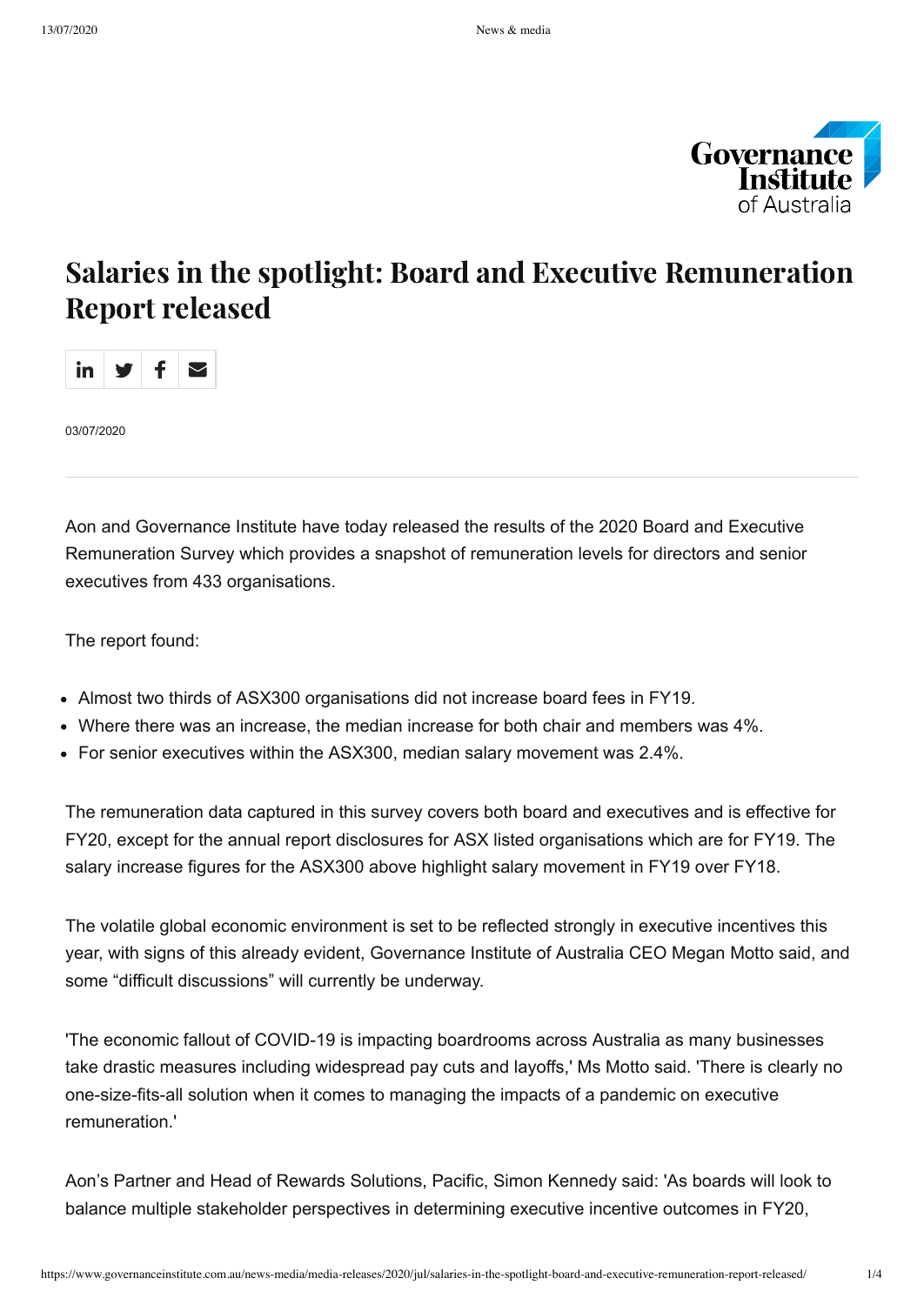proactive and cogent communication of the rationale used in making this determination to investors, shareholders and the public will be extremely crucial.'

### **Survey snapshot**

Board remuneration: A little over a third of the ASX300 provided some increase to board fees. However, in some of the large financial institutions, there were reductions in board fees in response to the negative investor sentiment towards their remuneration programs in addition to strong public disengagement particularly in the wake of some highly publicised corporate scandals and instances of malpractice.

The median increase in main board fees on a same-company basis for organisations which did provide one, being about a third of the total ASX300 sample was observed to be 4% for both chair and members.

Executive remuneration: The median same-incumbent salary movement for senior executives over a 12-month period was observed to be 2.4%. This represents the movement from FY19 to FY20, except where annual report disclosures were used to derive executive remuneration information. Median salary increase (fixed remuneration) for CEOs was recorded at a median of 1.8%. For the top ASX listed organisations, however the salary increases for CEOs were observed to be even more muted. The median CEO salary increase in the ASX50 was observed to be 0.2% while for the ASX51-100 it was 0.8%.

Board composition: Overall female representation on boards was observed to be 29% in the survey. Industries including Retail, Healthcare and Social Assistance, and Financial and Insurance Services are trending ahead of the overall survey median of 29%. The Metals and Mining industry fares the worst with a median female representation of 20%.

Board workload: The survey shows that at median, the ASX300 had 11 board meetings in FY19. However, the median for the Financial Services and Construction industries was observed to be slightly higher at 13 annual board meetings. For the Financial Services industry, while the median number of audit committee meetings recorded was five, in some of the large financial institutions, this figure was observed to be higher, as high as 19 in one instance. A similar observation was made with the meeting frequency of remuneration committees as well. While the overall median was again recorded at five meetings, remuneration committees of some of the large financial institutions met more frequently — as high as 22 meetings in one instance.

Aon's Partner and Head of Corporate Governance Services, Laura Wanlass said: "As investors look for more ESG context in the executive remuneration governance process, continued pressure on remuneration committees for increased meeting frequency and scope of coverage could be expected."

# **The impact of COVID-19 on salaries**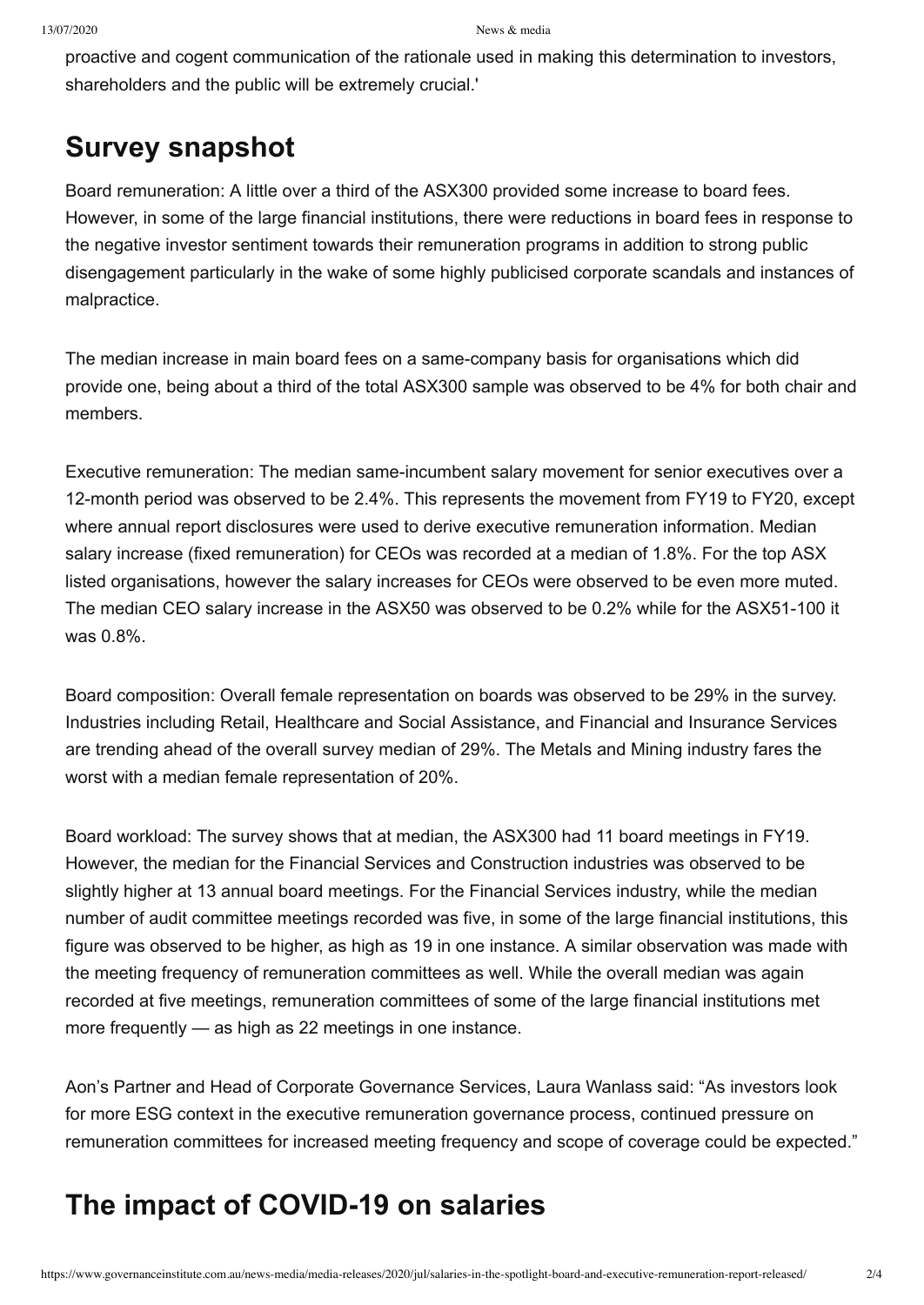#### 13/07/2020 News & media

Many organisations have announced short-term changes to executive and director remuneration to mitigate the impact of COVID-19. Aon have analysed the recent ASX disclosures of 226 organisations which revealed the following:

- 87% of companies announced they would reduce chair and NED fees by an average of 51%.
- 72% of organisations disclosed reduction in CEO fixed remuneration by an average of 37%.
- 85% of these announcements came from organisations outside of the ASX300 which appear to have been impacted more severely. Their pay reductions are also higher than others by approximately 10- 15%.

'Setting goals for short-term and long-term incentives for 2021 and beyond will be extremely challenging given the uncertain recovery timeframe. For most companies the performance metrics and indeed the design and terms of the incentives may need a complete rethink. Early engagement with investors in this regard will be vital,' Aon's Mr Kennedy said.

### **The survey: Key details**

- 433 organisations including 288 from the S&P ASX 300 Index are covered in the report
- For ASX listed organisations, the most recently available annual report disclosure (FY2019) was used to extract remuneration details, unless specifically provided in the Board and Executive Survey.

Aon: A leading global professional services firm providing a broad range of risk, retirement and health solutions. Our 50,000 colleagues in 120 countries empower results for clients by using proprietary data and analytics to deliver insights that reduce volatility and improve performance.

Governance Institute of Australia: With a membership of over 7,500 company secretaries, governance leaders and risk managers from business, not-for-profit and public sectors, Governance Institute of Australia is the only fully independent professional association with a sole focus on governance excellence.

#### **Media contact:**

Hannah Edwards 0403 024 149 Senior Communications Specialist, Governance Institute

#### **Survey partner**